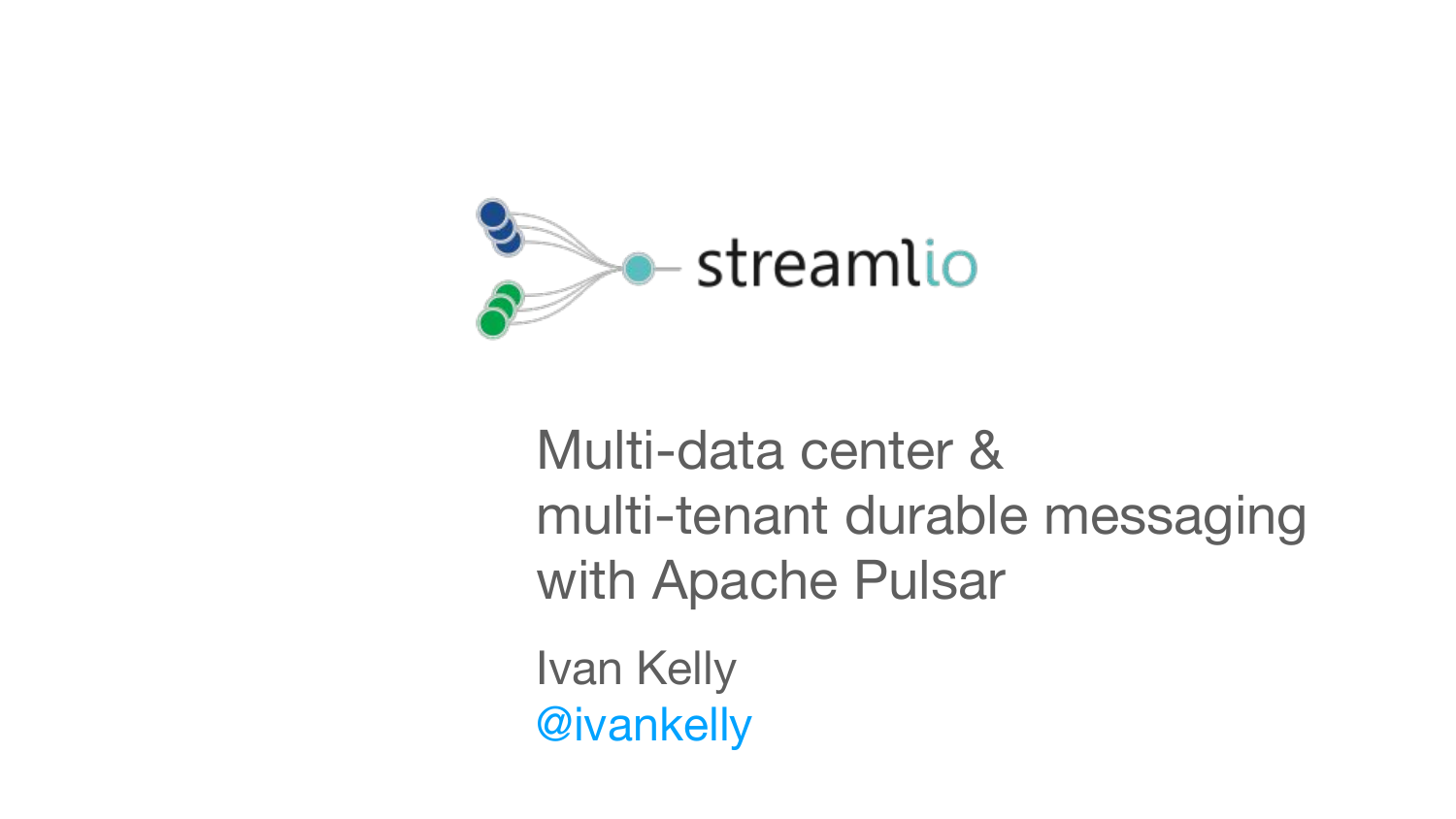# What is GDPR?

### General Data Protection Regulation

### Replaces Directive, mostly stricter

### Controls what companies can do with personal data of EU citizens

### Hefty fines for violations

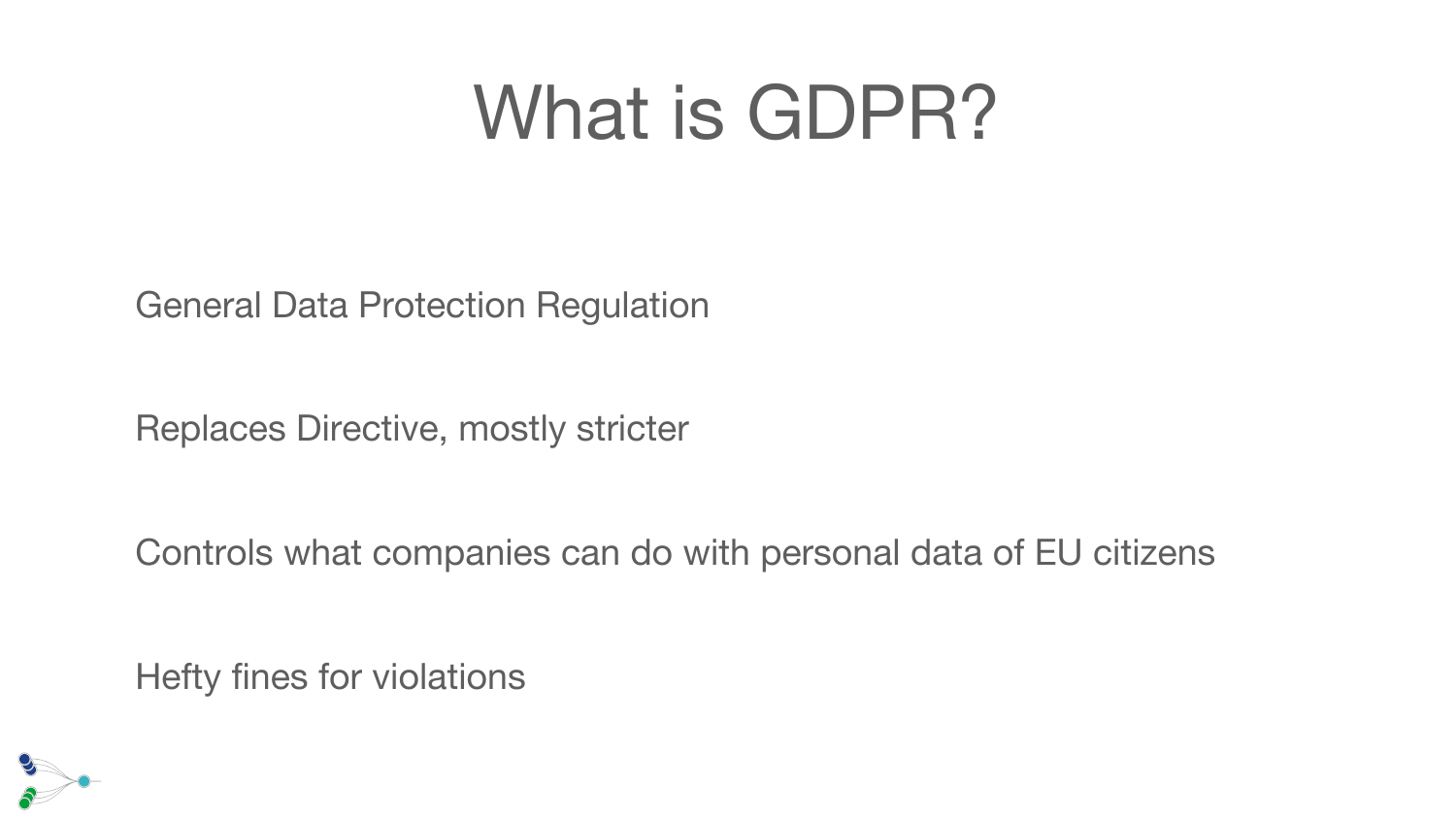### Software won't solve your GDPR problem

GDPR is mostly organizational:

Need to have a Data Protection Officer

Need to know what data you have

Need to know how the data is being used

Need to know who has access to it

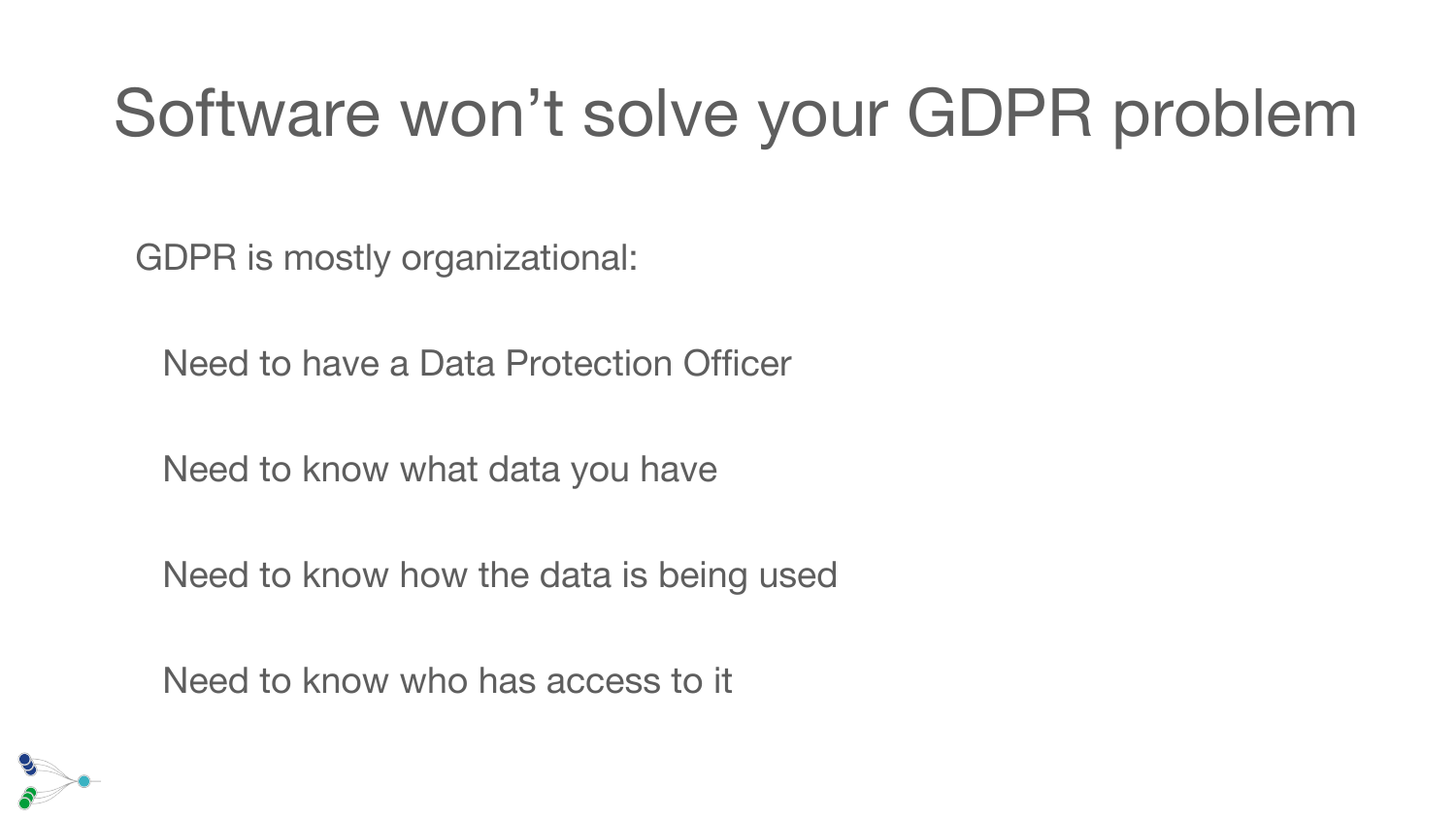## Apache Pulsar

### Large scale distributed messaging system

### Provides both Queuing and PubSub semantics

Developed by Yahoo, in production for 3 years

Open sourced to Apache Incubator in September 2016



- 
- 

- 
-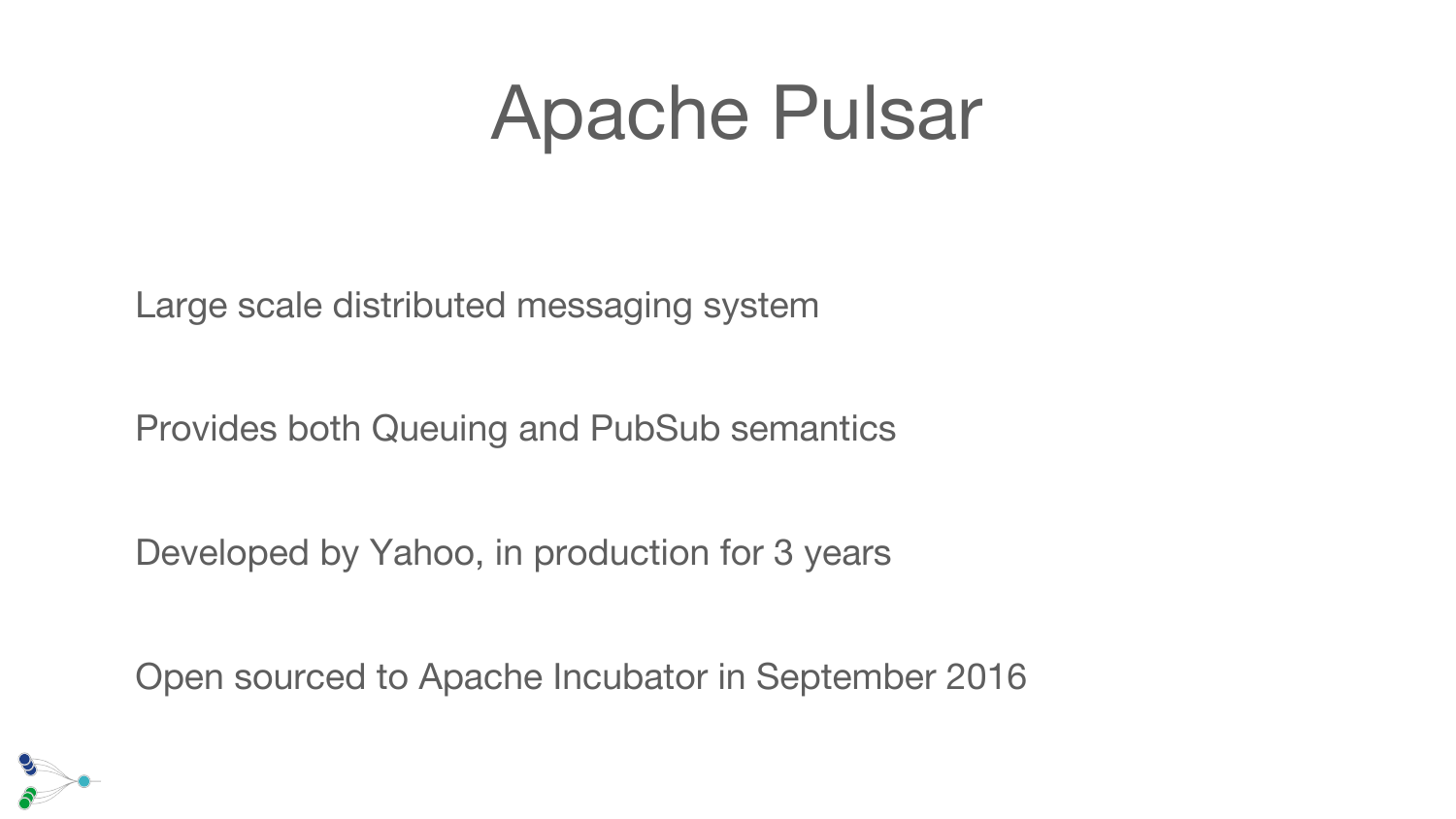# A brief history

#### **CMS Apache ActiveMQ Apache BookKeeper**

**2012 2015 Pulsar**

**Apache BookKeeper Apache ZooKeeper**



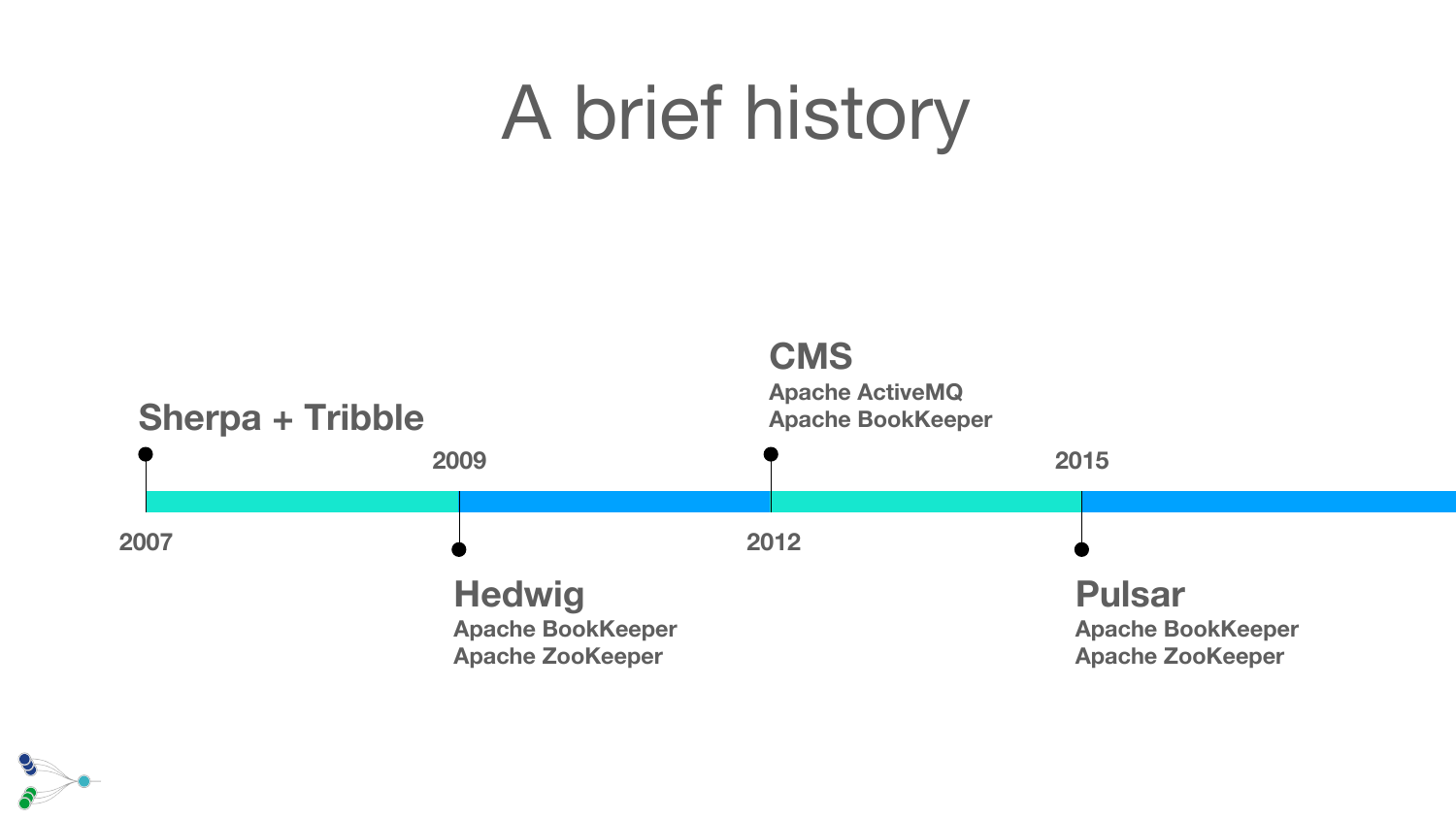### Lessons learnt

### Some stuff much easier if builtin from start

- Multi tenancy
- Geo replication
- Don't build single points of failure
- Avoid direct access to coordination service
- Separate different usage patterns

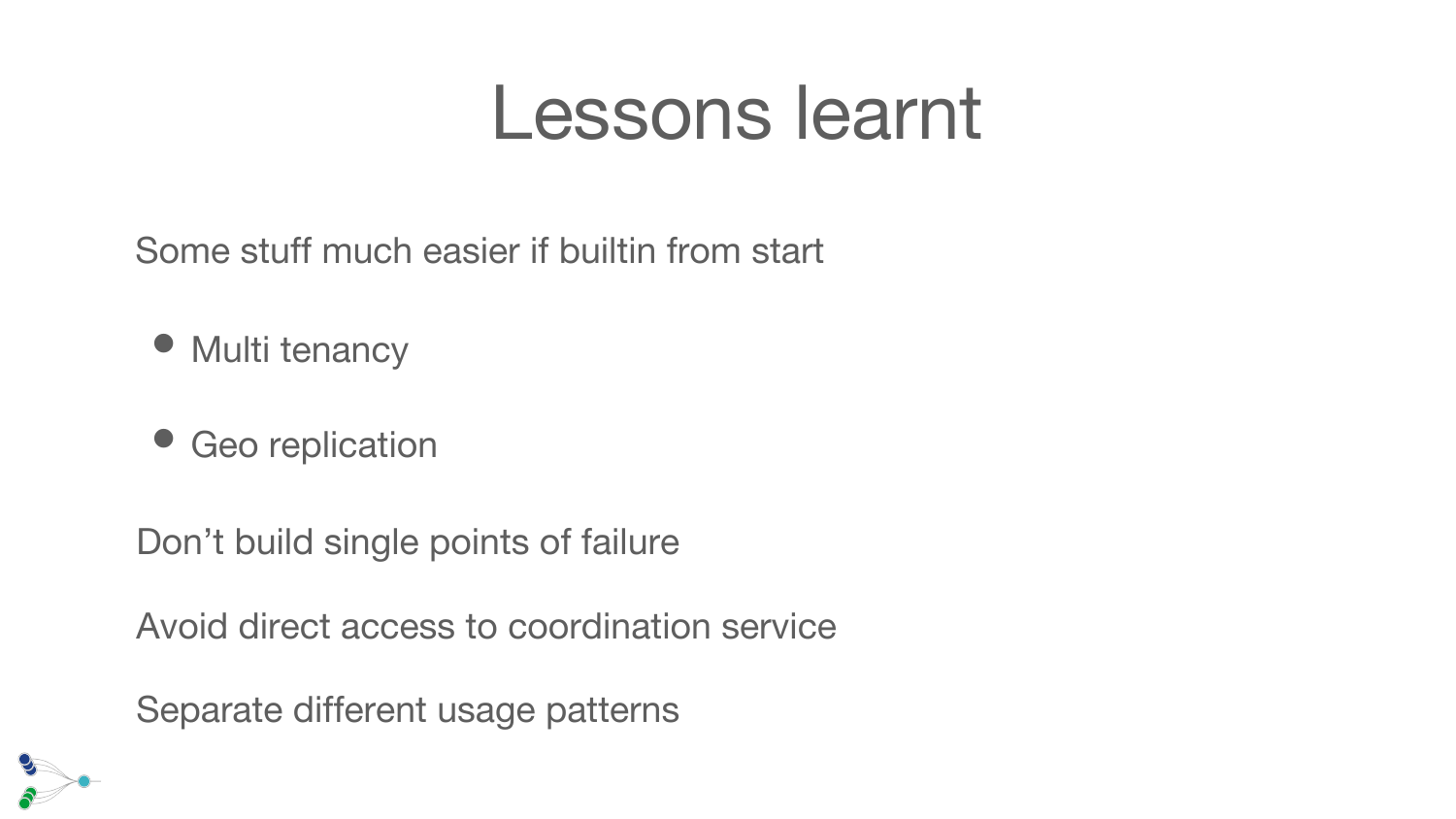## Data protection by design and by default

Who can access data?

What data can they access?

Encryption & Pseudo-anonymization

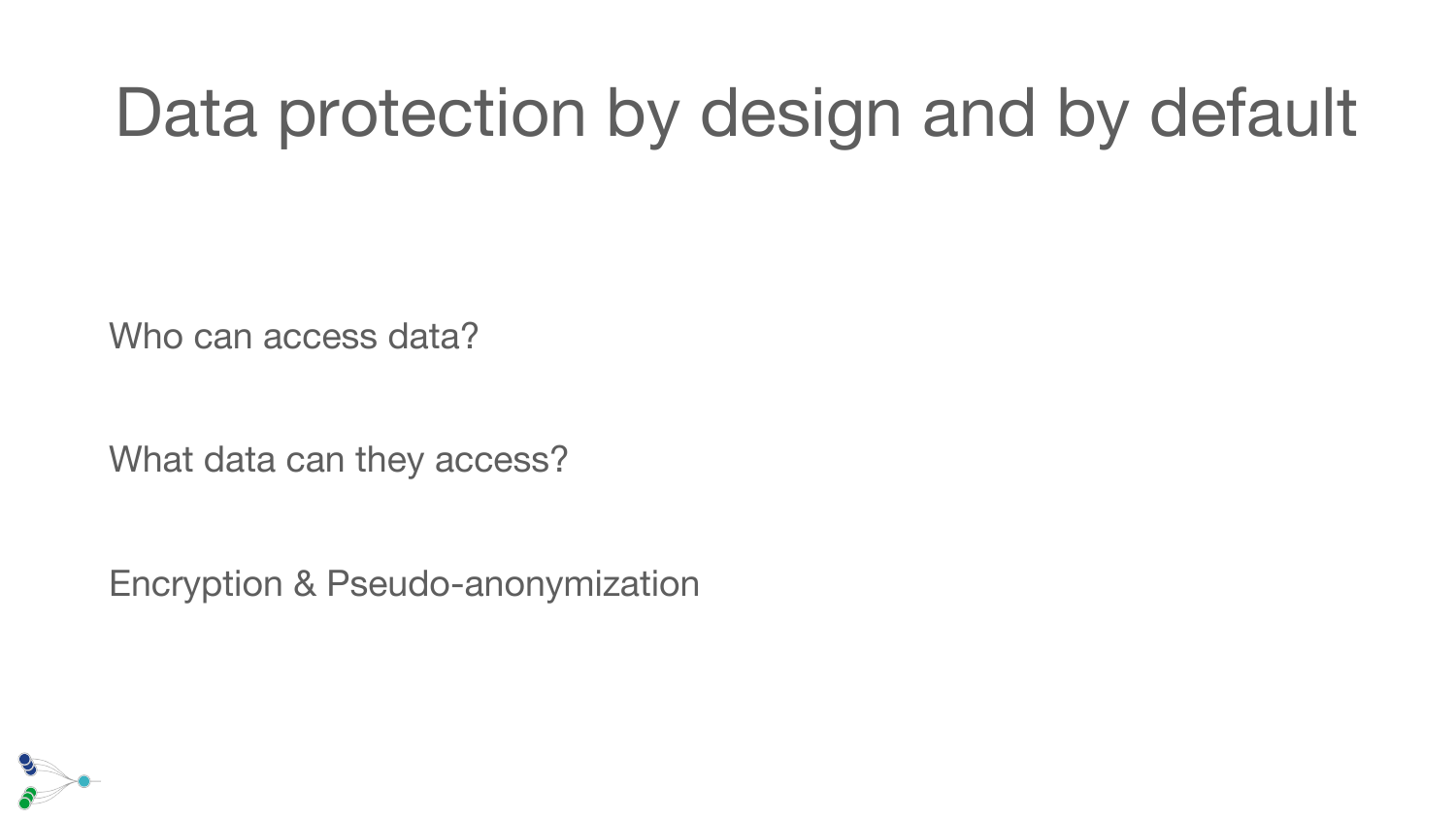## Authentication in Pulsar

#### TLS or Athenz\*

### Based on Role Token concept

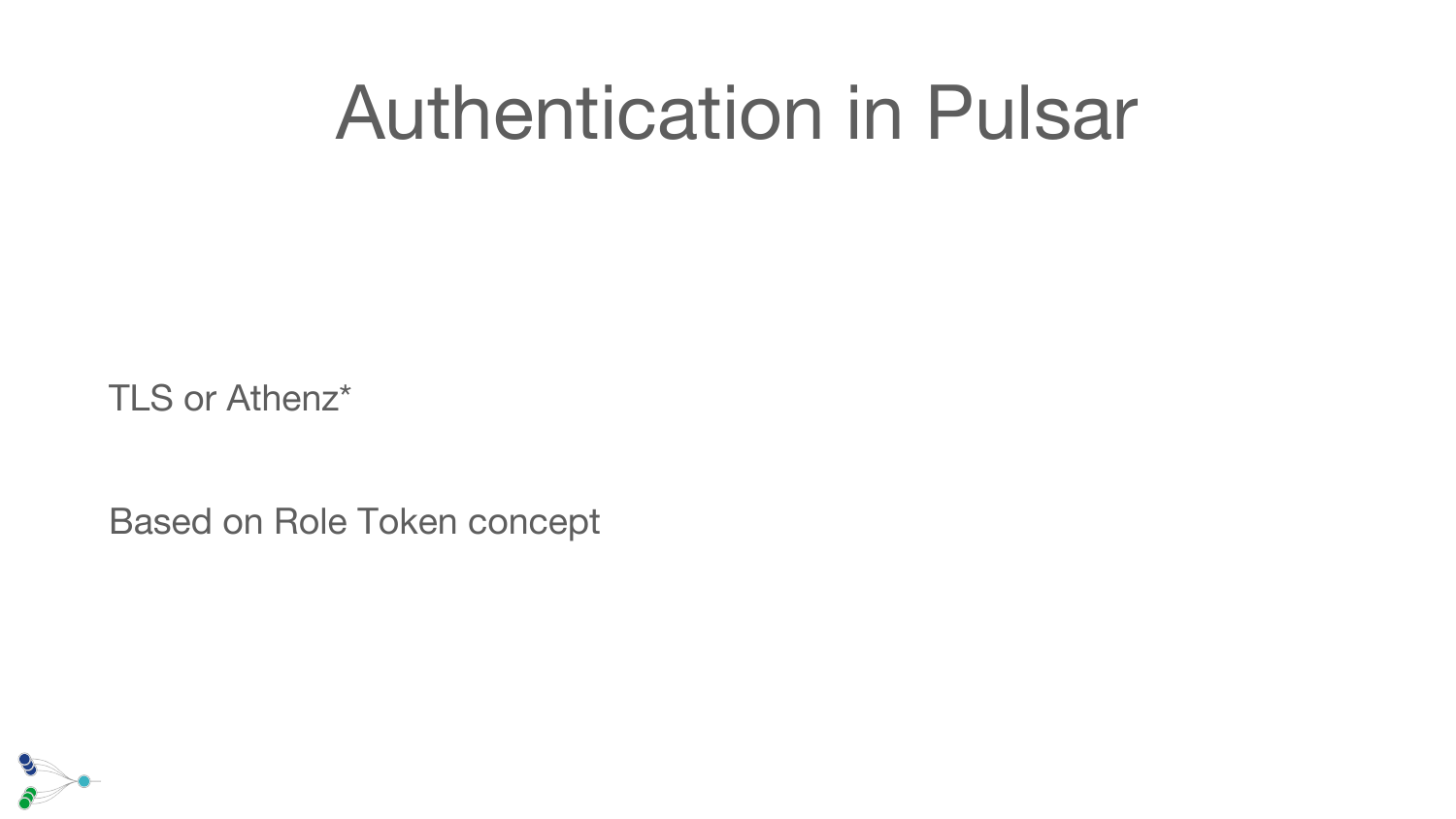### Role Tokens

### Arbitrary opaque string to identify a role

### Built into the TLS cert

Special super user role tokens in broker config

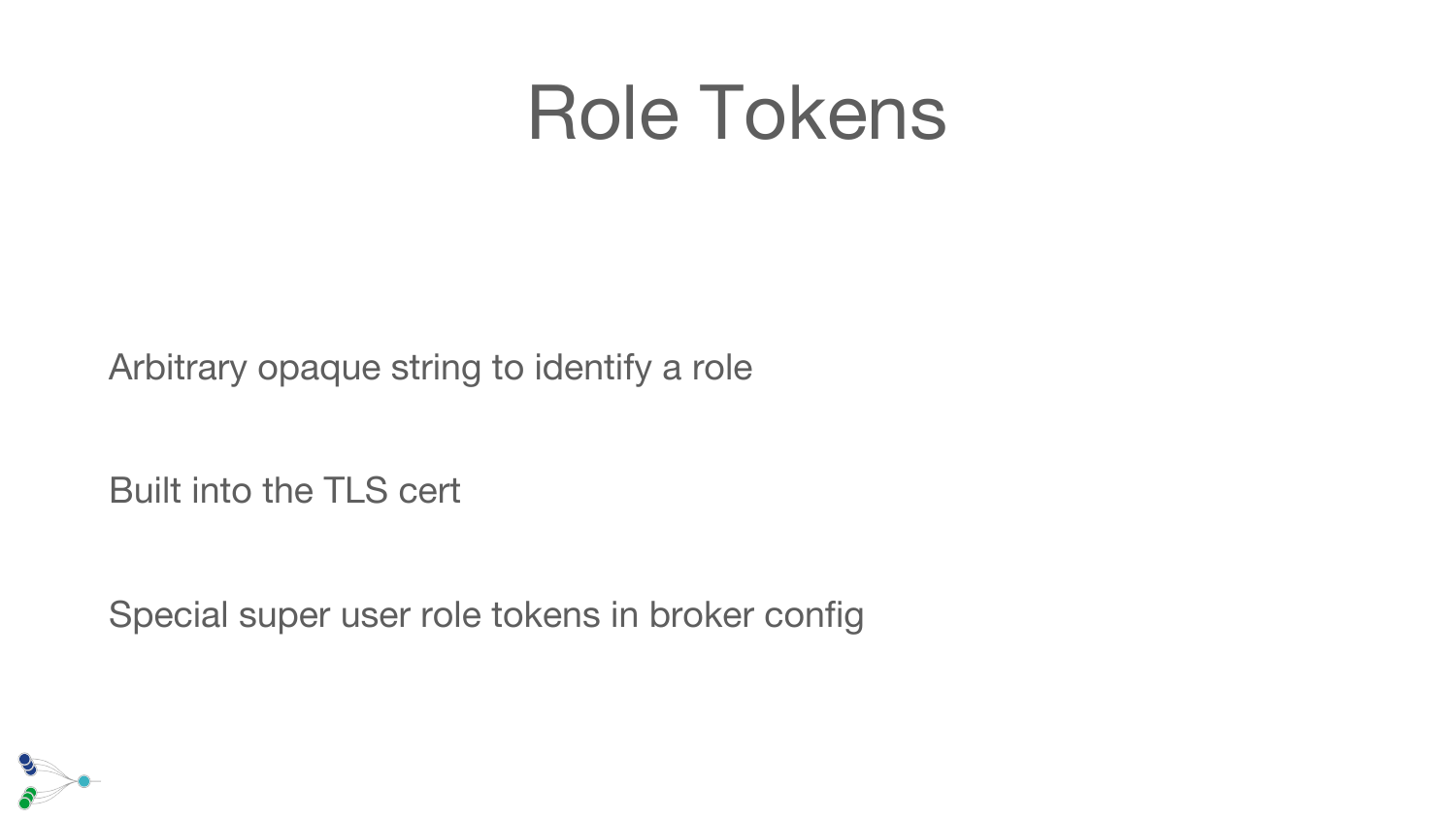# Configuring TLS

Generate a Certificate Authority

/usr/lib/ssl/misc/CA.pl pl -newca

| Generate a key and<br>cert for each broker | openssl req -newkey<br>$-sha256$ -nodes \<br>-out broker-cert<br>openssl pkcs8 -topl<br>-inform PEM -out:<br>-in privkey.pem · |
|--------------------------------------------|--------------------------------------------------------------------------------------------------------------------------------|
| Sign cert with CA                          | openssl ca -out bro<br>-infiles broker-                                                                                        |
| Configure in<br>broker.conf                | tlsEnabled=false<br>tlsCertificateFilel<br>tlsKeyFilePath=/pat<br>tlsTrustCertsFilePa                                          |



```
\forall x \in \mathcal{S} \text{ is a:} 2048rt.csr -outform PEM
\text{c}opk8 -nocrypt \
outform PEM \
em -out broker-key.pem
broker-cert.pem \
r-cert.csr
```
.lePath=/path/to/cacert.pem path/to/broker-key.pem ePath=/path/to/broker-cert.pem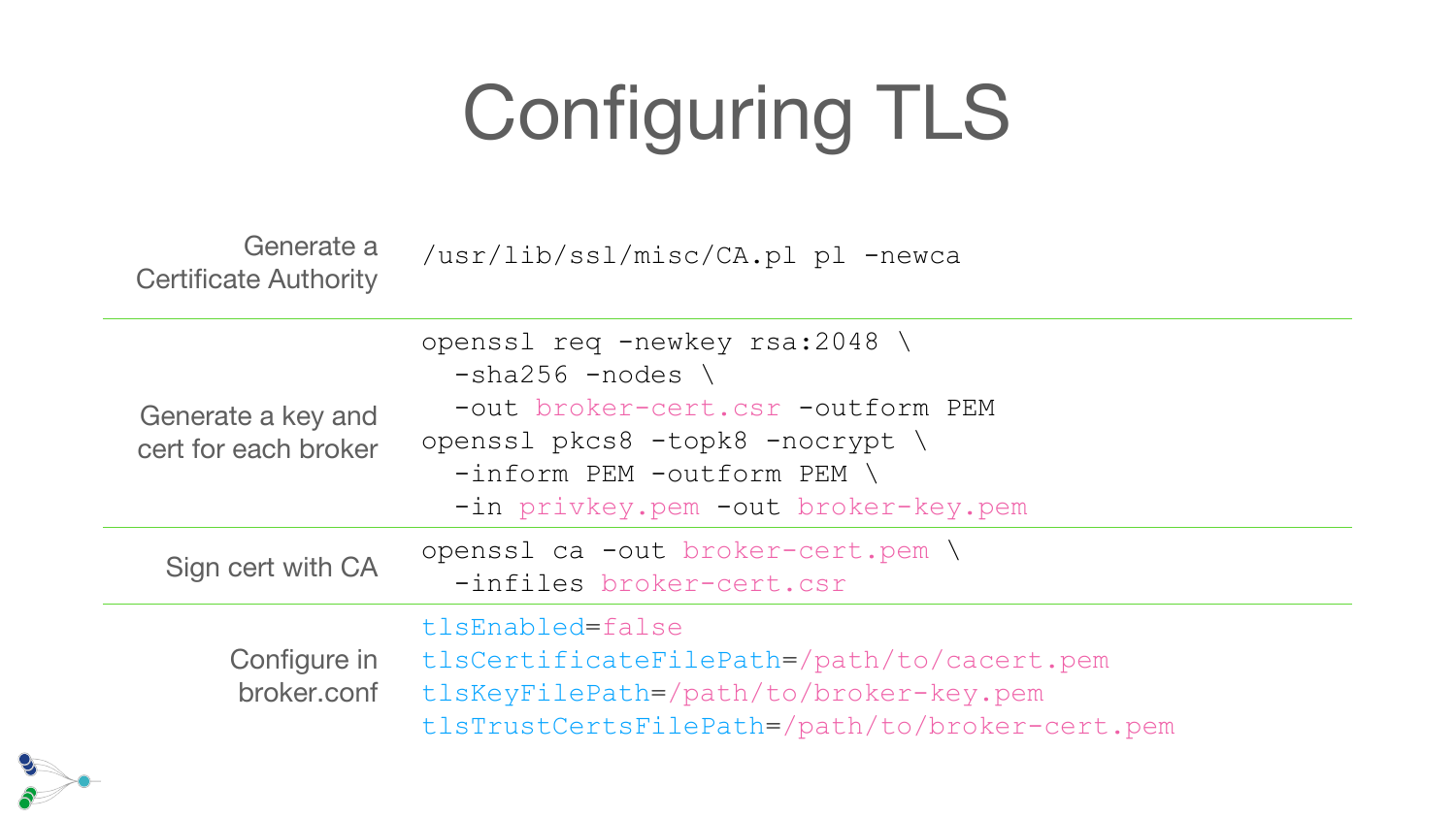# Configuring TLS Authentication

For each role

• Generate key and certificate, specifying Role Token as common name

• Sign each key with Certificate Authority Configure in client

```
PulsarClient client = PulsarClient.builder()
     .serviceUrl(SERVICE_URL)
     .authentication("org.apache.pulsar.client.impl.auth.AuthenticationTls",
```
 ImmutableMap.of("tlsCertFile", "/path/to/role-cert.pem", "tlsKeyFile", "/path/to/role-key.pem")

.build();

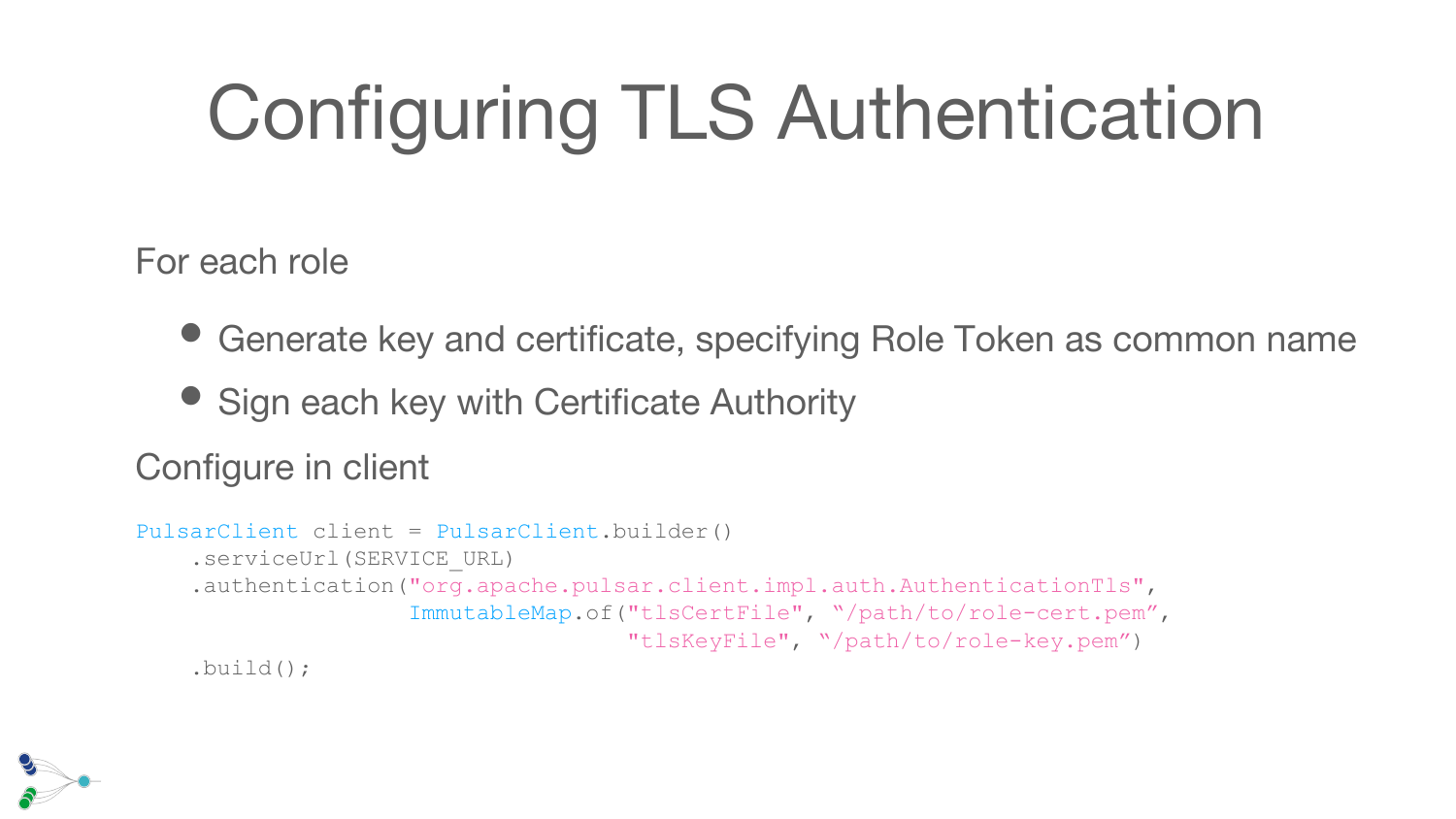## Authentication != Authorization

Authentication alone allows you to publish/consume from all topics

Authorization required to control fine grain access

Pulsar data model facilitates authorization

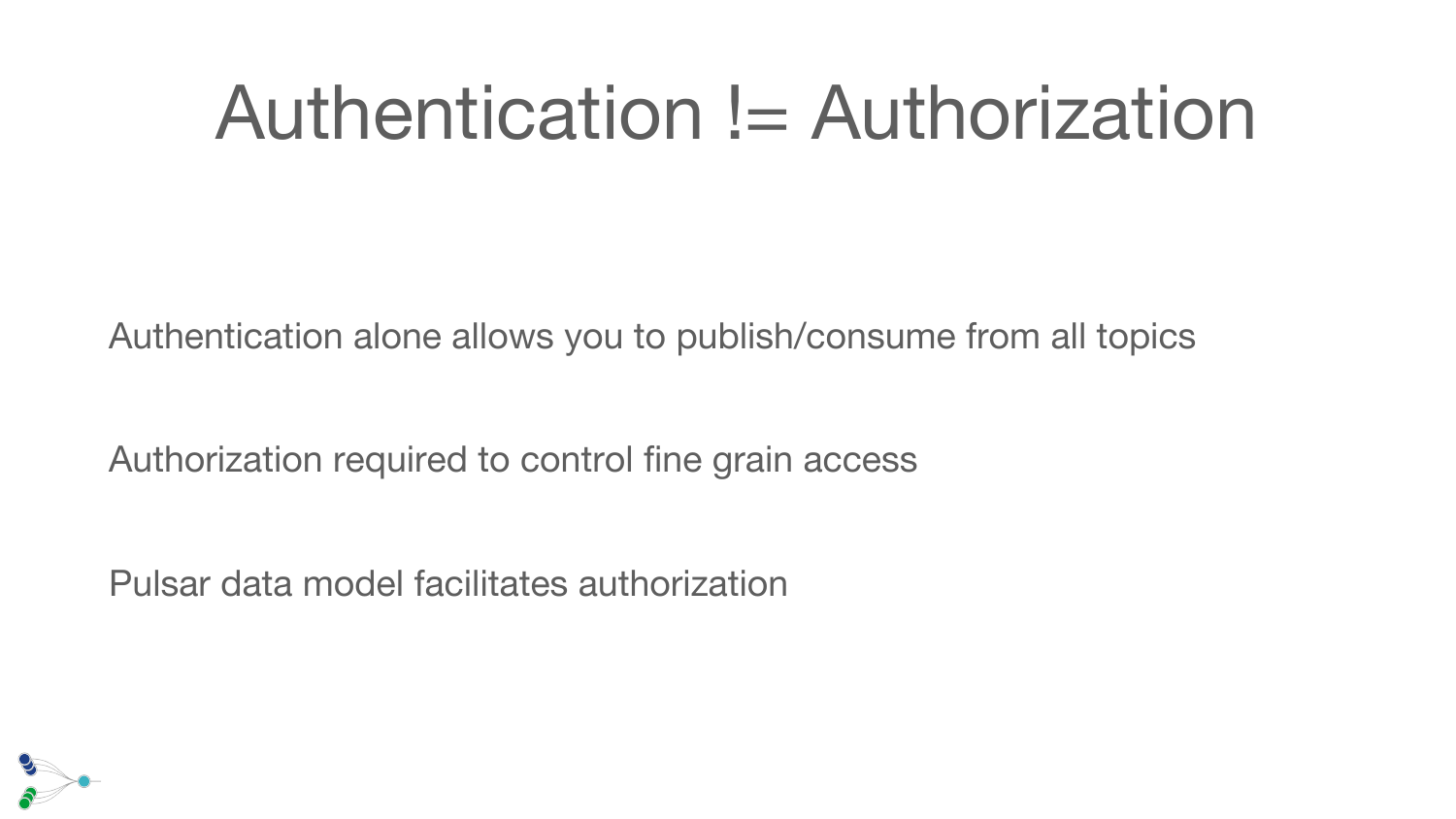# Pulsar Data Model

Created by superuser Admin role assigned on creation





Administered by admin role ACLs at this level

Topics Put messages in these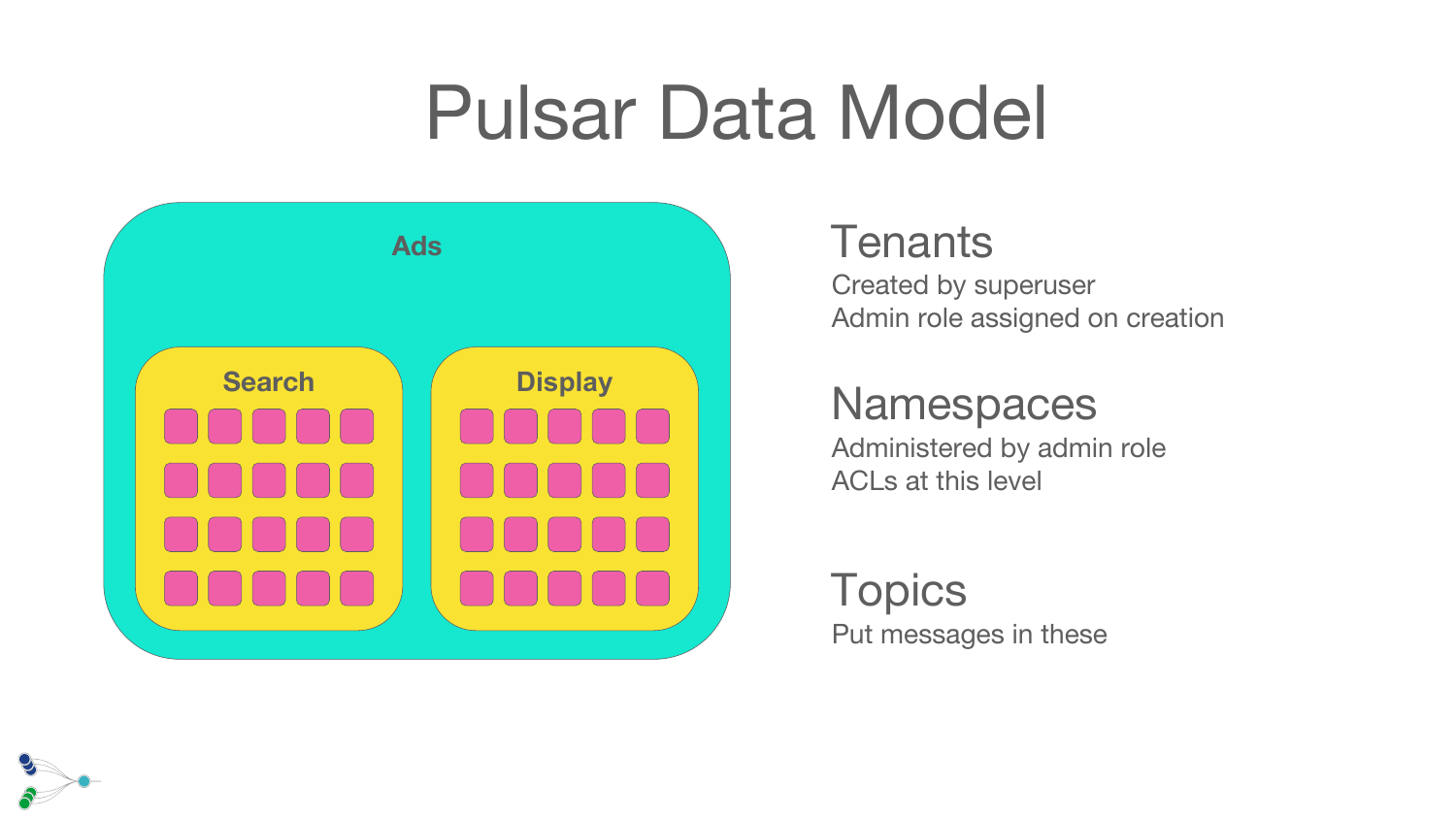## Enable authorization in broker

### authorizationEnabled=true superUserRoles=admin

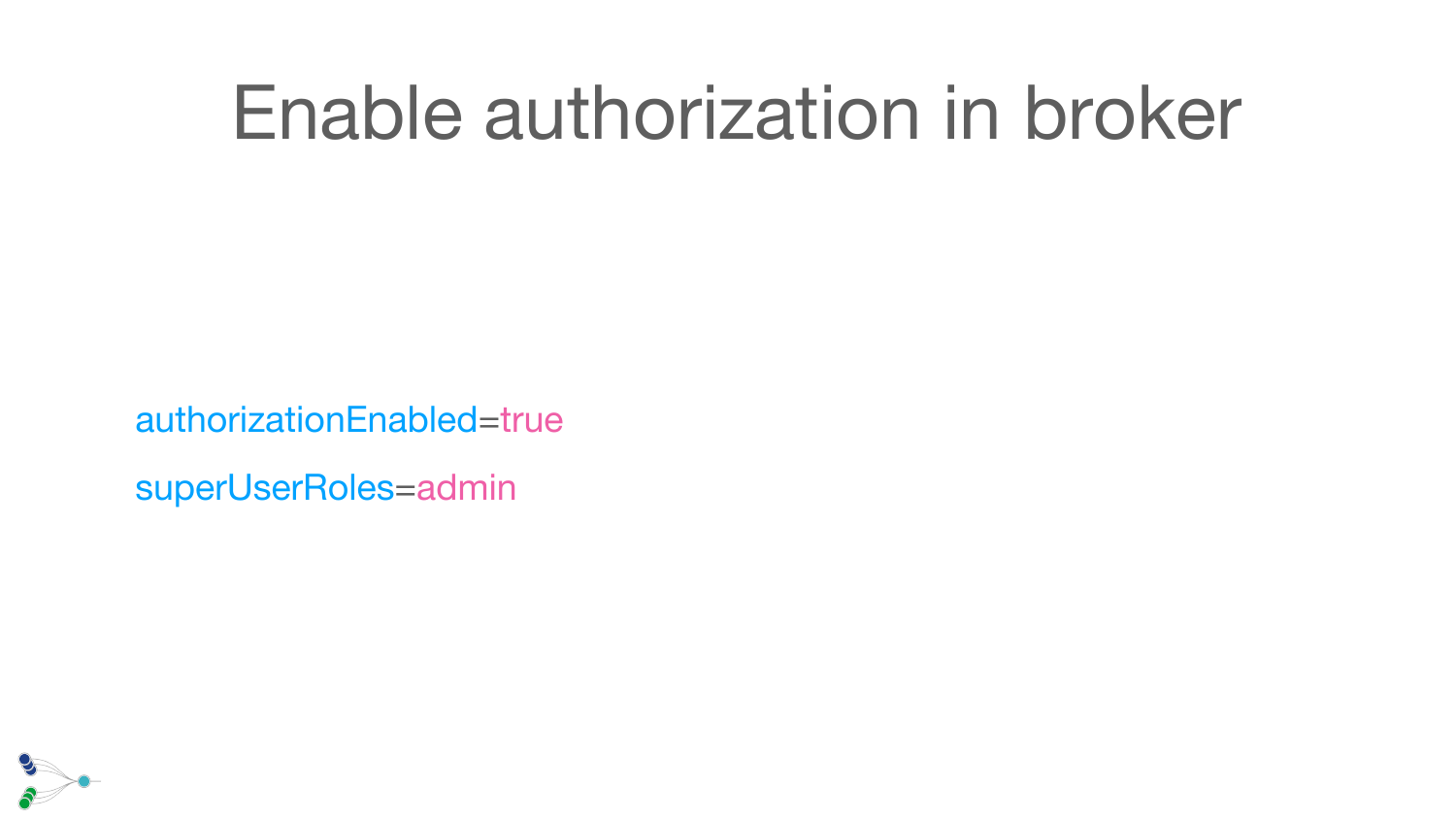# Setup tenant with authorization

As superuser

pulsar-admin tenants create --clusters test \ --admin-role strata.admin strata-tenant

- 
- As strata.admin
	-
	-

pulsar-admin namespaces create \ --clusters test strata-tenant/demo

pulsar-admin namespaces grant-permission \ --role strata.user.foobar \ --actions produce strata-tenant/demo

As strata.user.foobar



pulsar-client produce \  $-m$  foo  $-n$  1  $\backslash$ persistent://strata-tenant/demo/topic1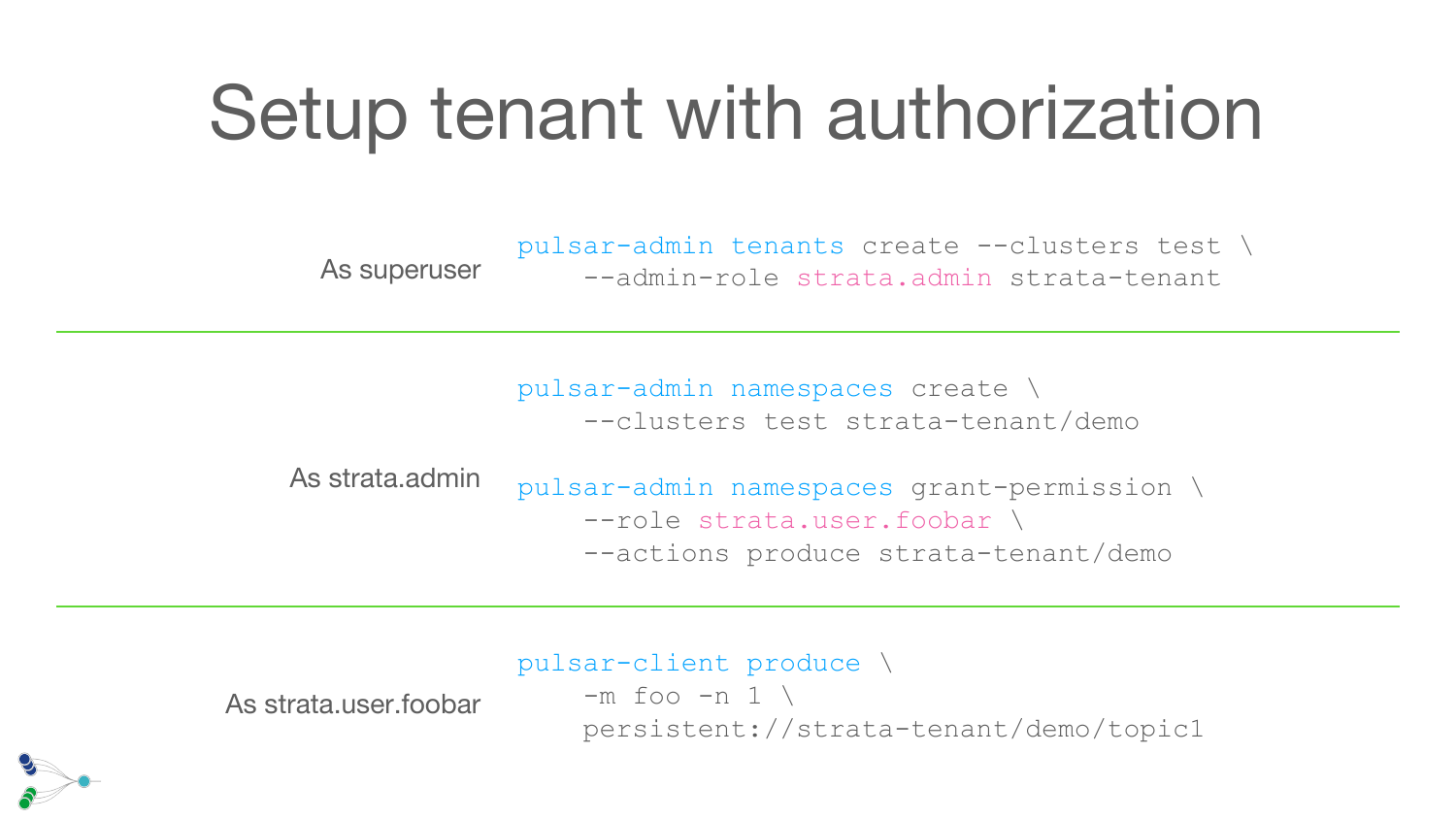# End-to-End encryption

- Pulsar provides end-to-end encryption:
	- Producer encrypts with public key
	- Consumer decrypts with private key



### Sometimes we want to limit access to only the final recipient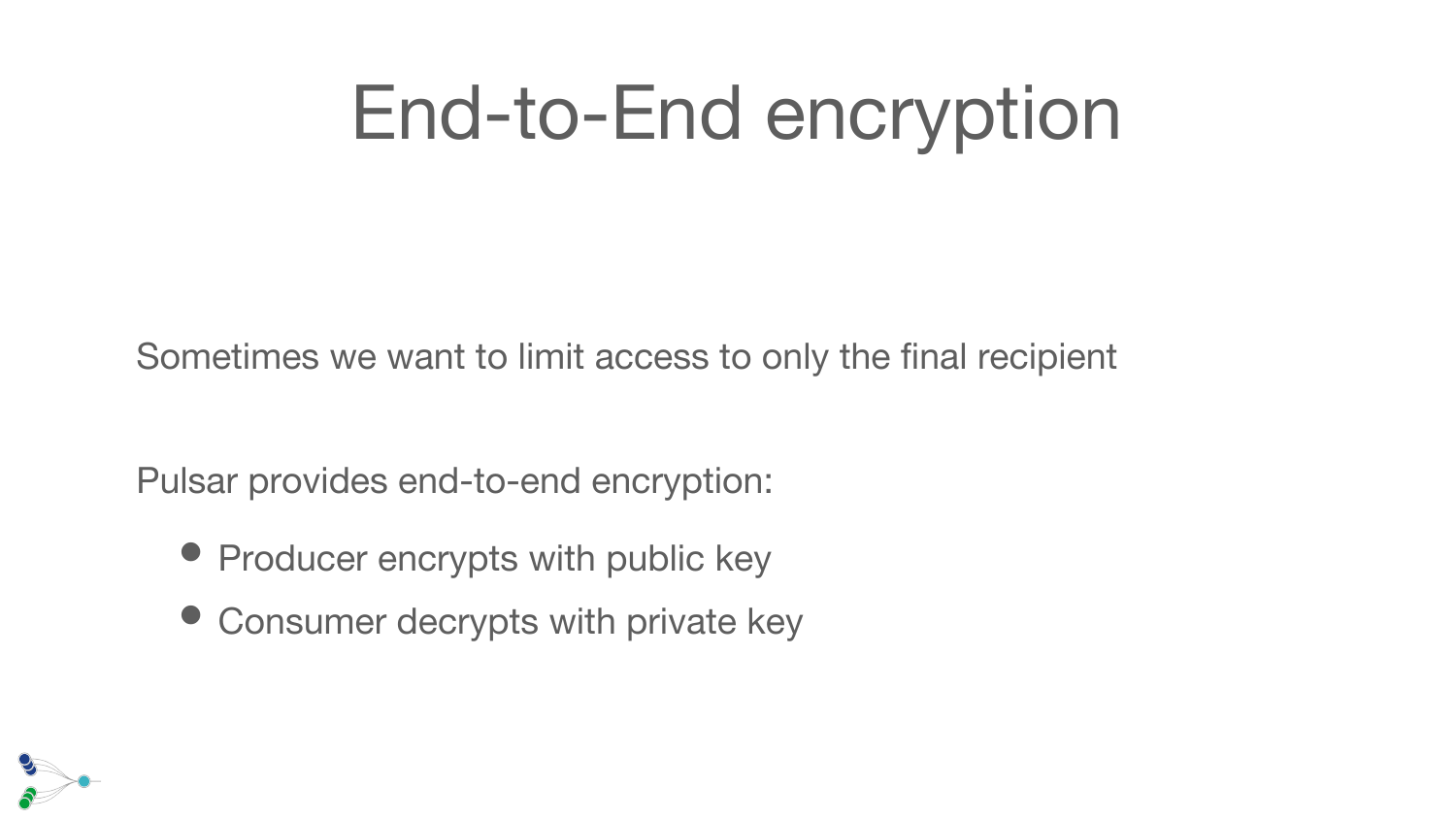# Use case: End-to-end encryption



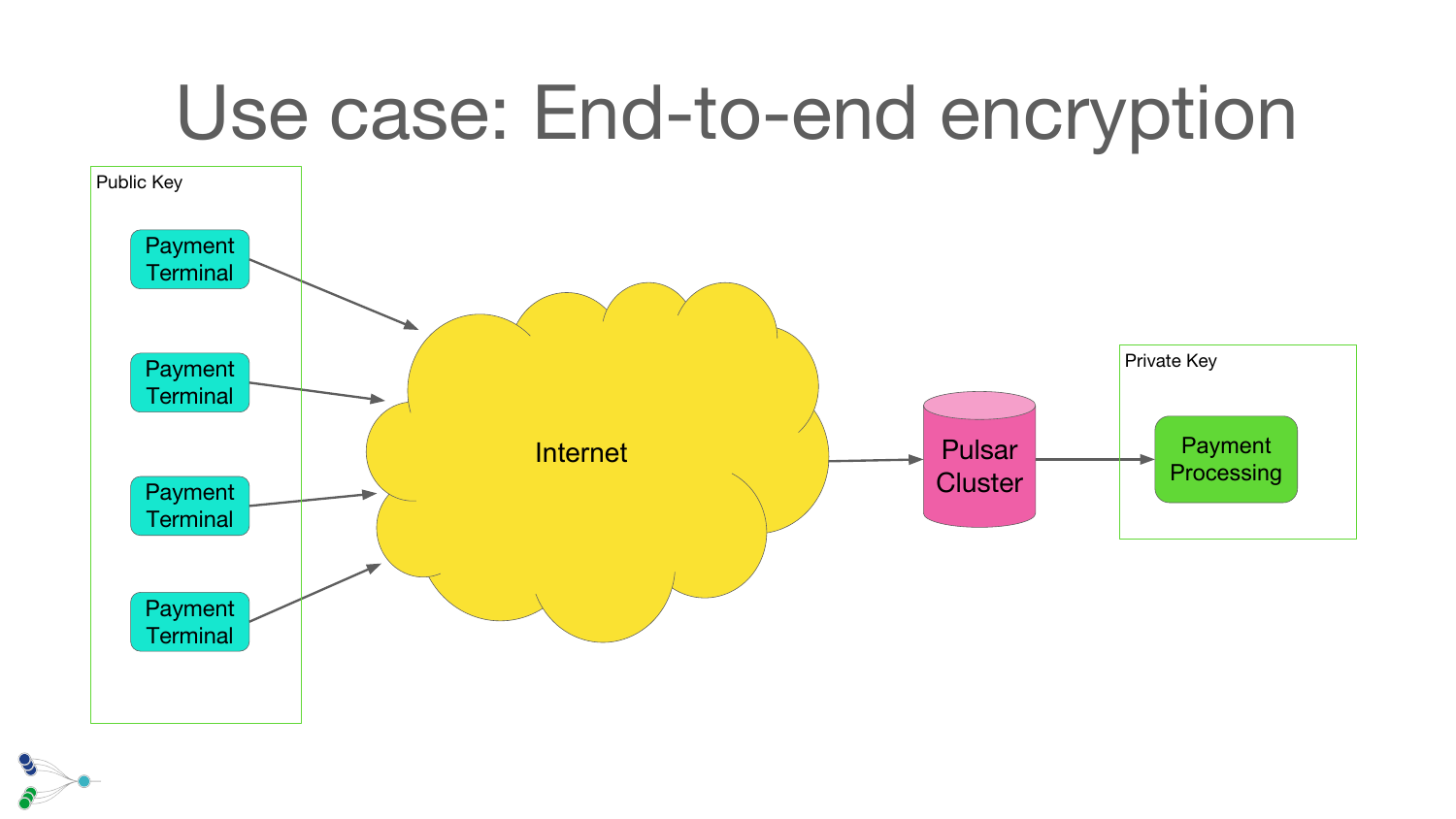# Using End-to-End encryption

 EncryptionKeyInfo getPublicKey(String keyName, Map<String, String> metadata); EncryptionKeyInfo getPrivateKey(String keyName, Map<String, String> metadata);



 .cryptoKeyReader(new MyCryptoKeyReader()) .addEncryptionKey(keyName).create()

#### Configure the consumer

- client.newConsumer()
	-
	-
	- .subscribe()



```
 .topic("foobar").subscriptionName("sub1")
 .cyptoKeyReader(new MyCryptoKeyReader())
```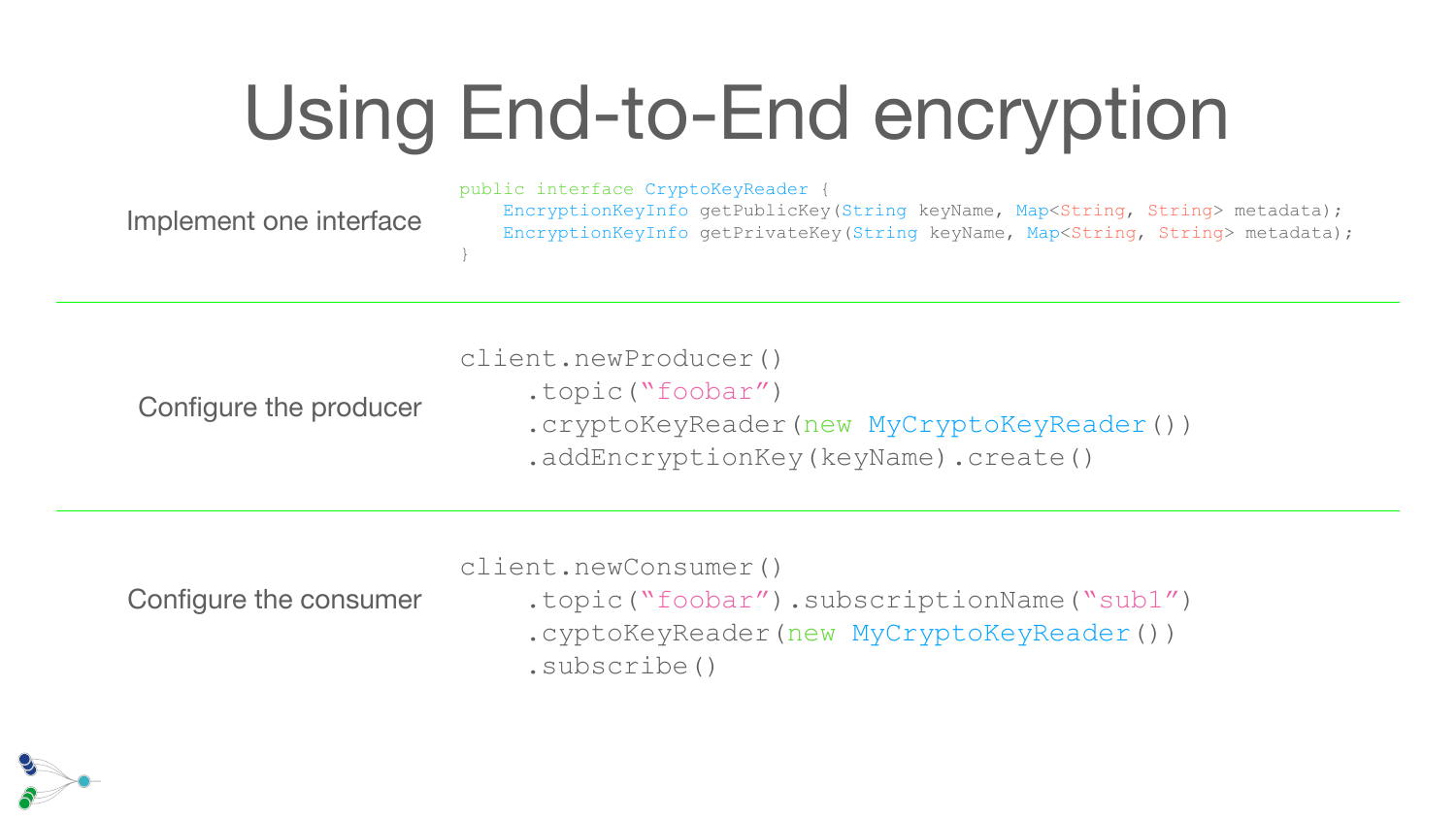## Pseudo anonymization

### Depersonalize the data as early as possible

Process the data before long term storage

Pulsar provides Pulsar Functions

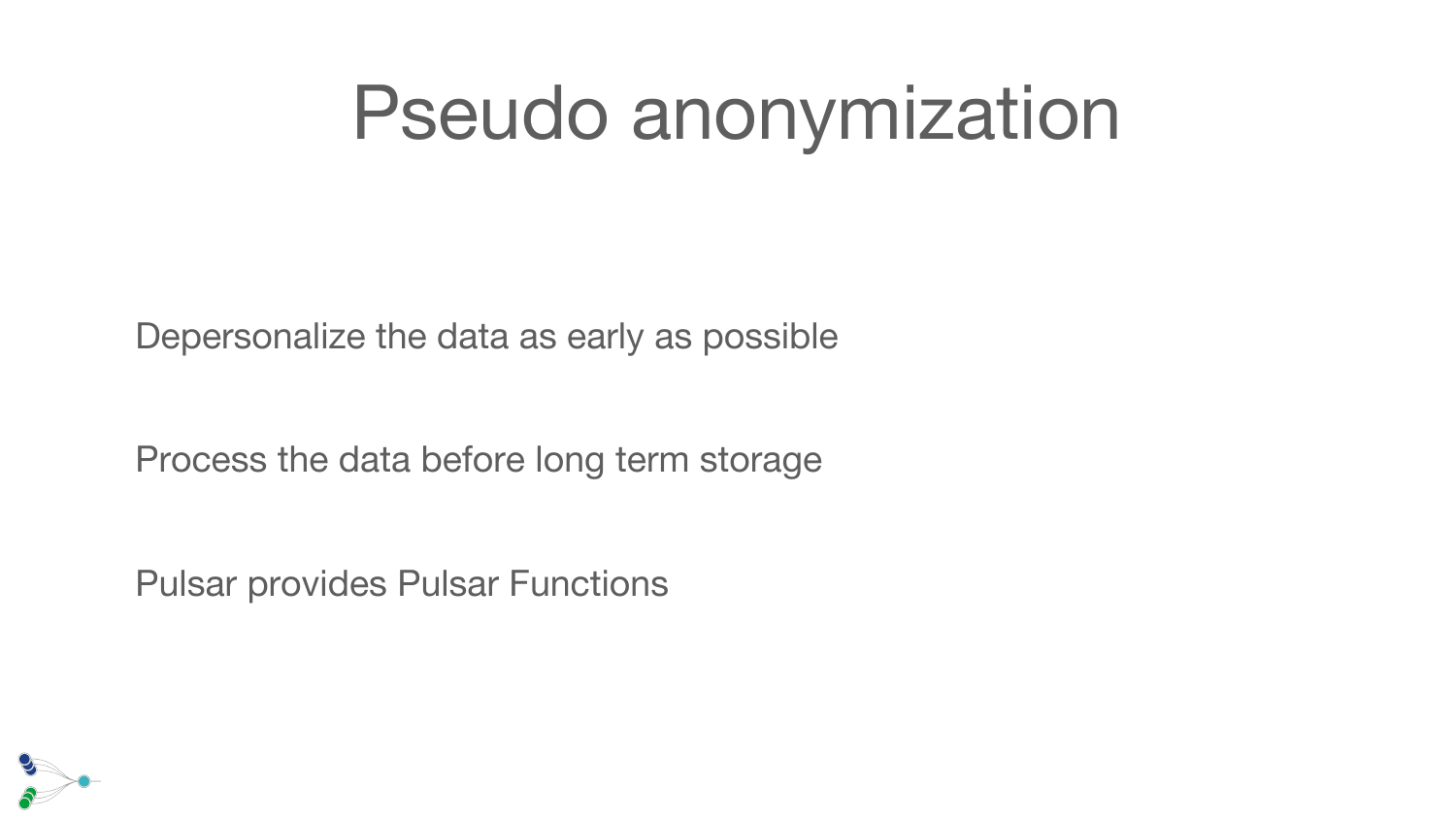### Pulsar Functions

### Lightweight stream processing

#### New in Pulsar 2.0

### Currently supports Java and Python

**import** java.util.function.Function;

```
public class Anon implements Function<String, String> {
     @Override
     public String apply(String input) {
         return input.replace("ivan", "anonymous");
 }
}
```
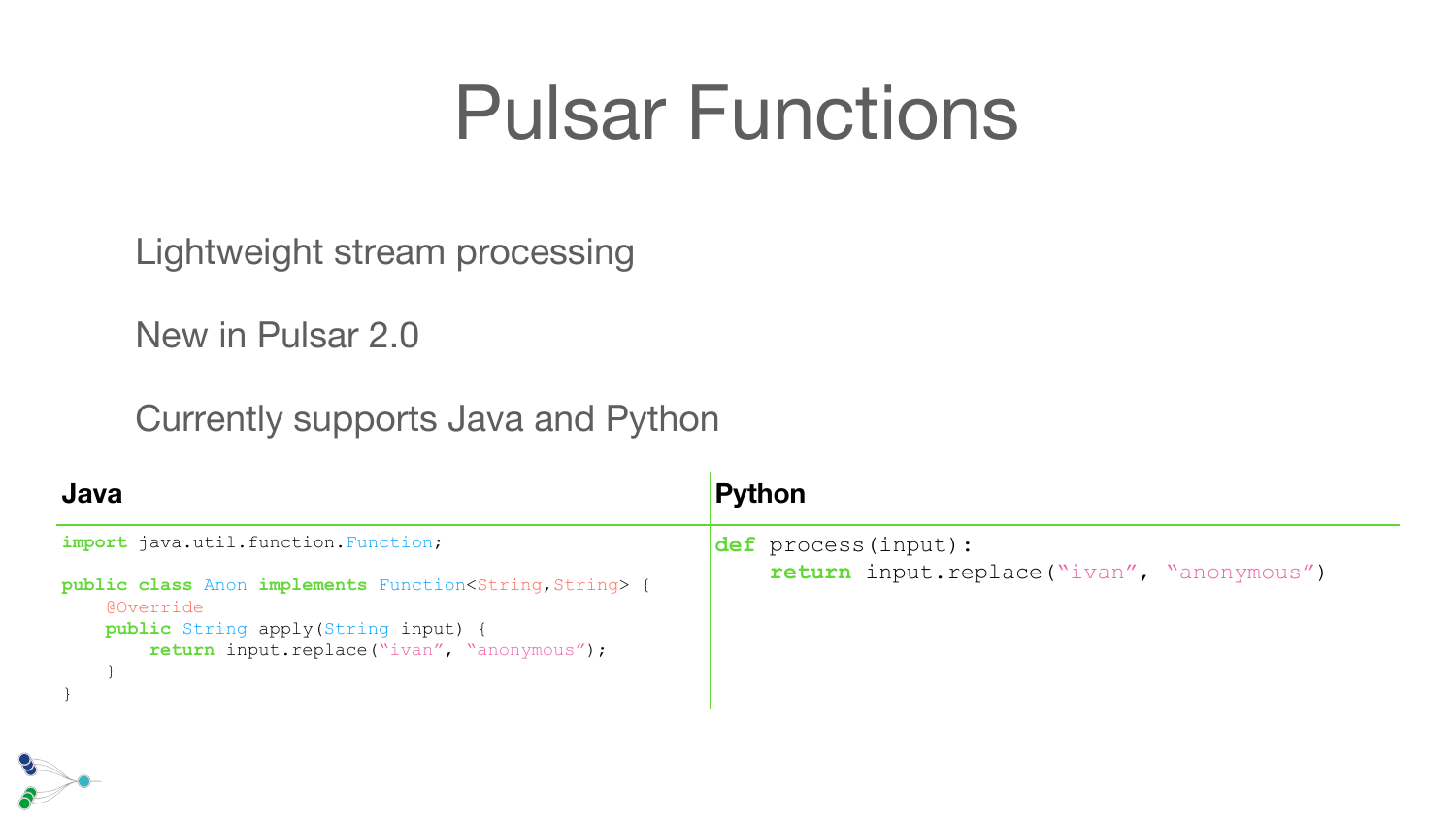## Pulsar Functions



**Java** pulsar-admin functions create --jar anon.jar --className Anon \ --fqfn strata-tenant/demo/anonymize \ --inputs persistent://strata-tenant/demo/input \ --output persistent://strata-tenant/demo/output

**Python**



pulsar-admin functions create --py anon.py --className anon \ --fqfn strata-tenant/demo/anonymize \ --inputs persistent://strata-tenant/demo/input \ --output persistent://strata-tenant/demo/output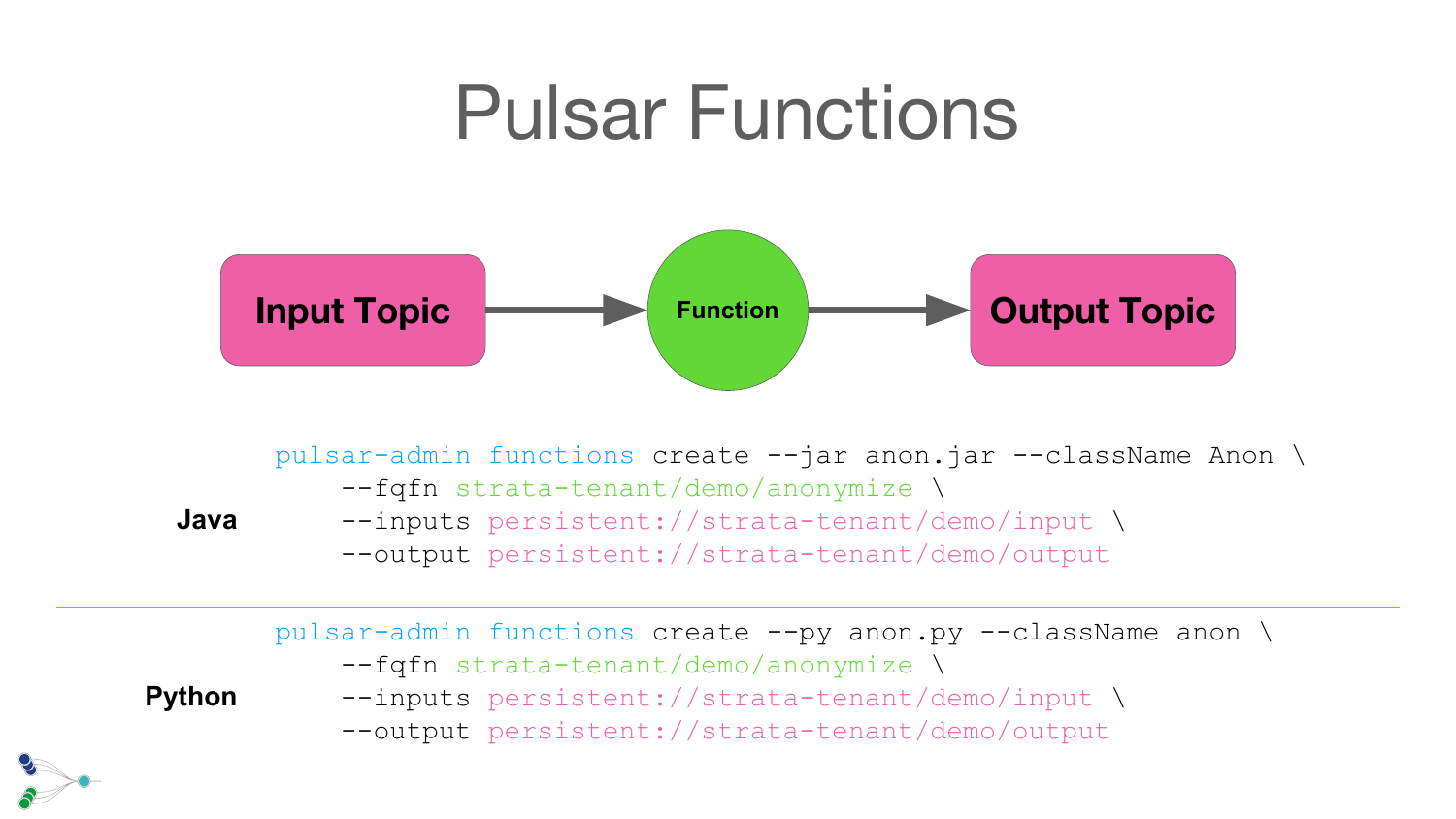# Transfer of data internationally

### GDPR allows transfer of data across borders

But only to countries whose data protections are deems adequate

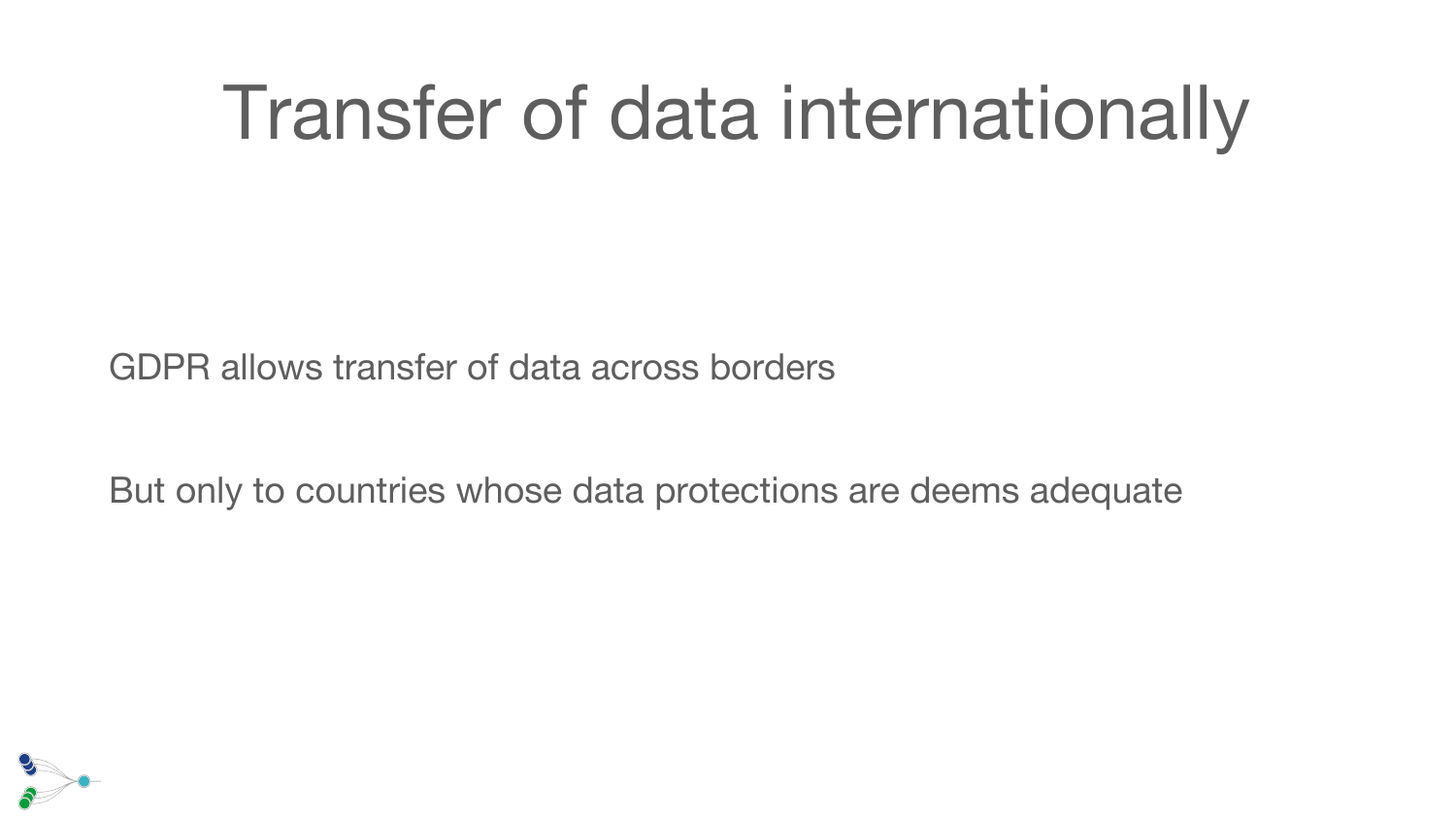# Currently adequate territories

Isle of Man **Jersey** 

Andorra Argentina Canada Faroe Islands **Guernsey** Israel



New Zealand

Switzerland

Uruguay

United States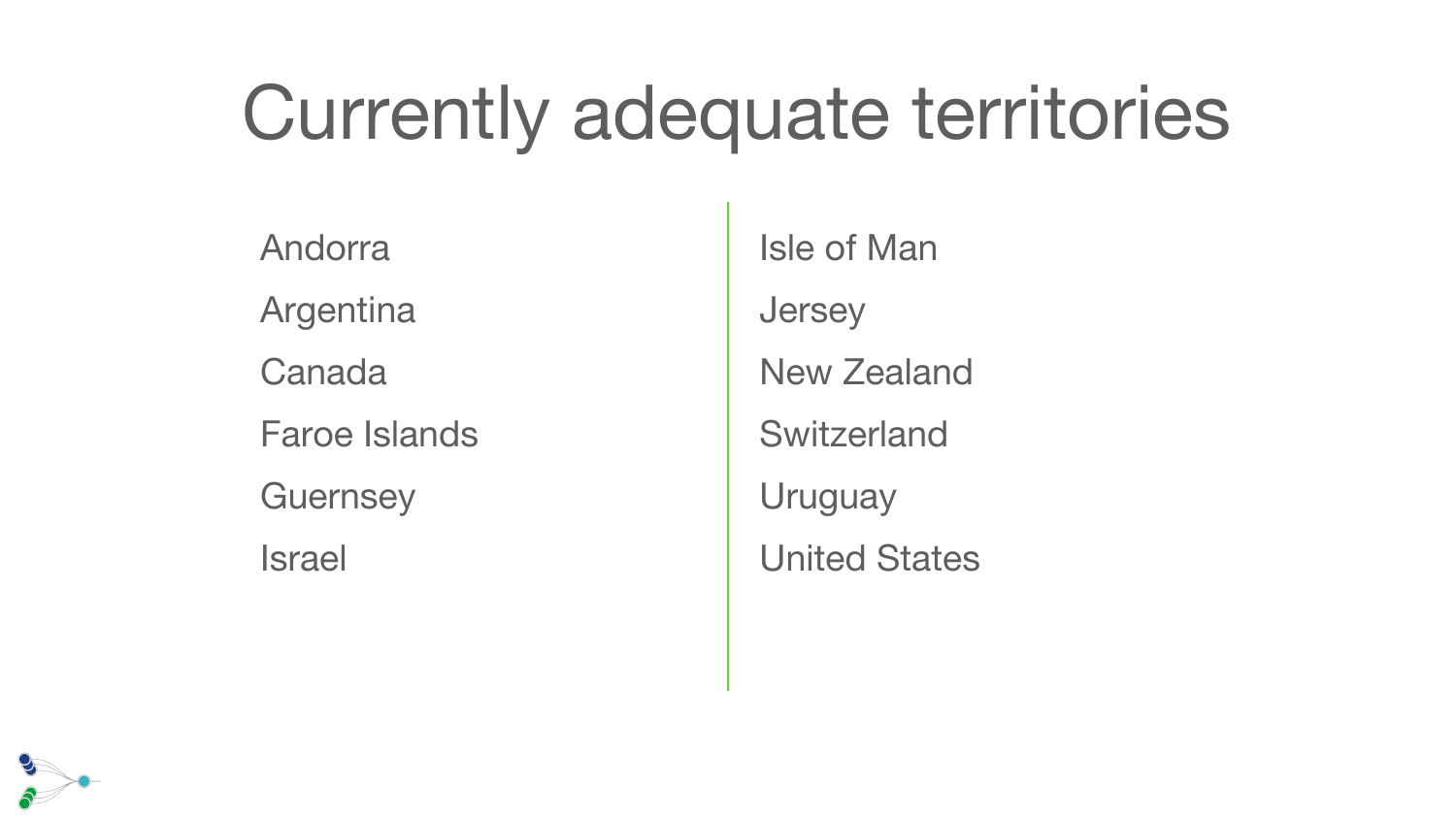# Use case: Geo replication

- US
- Ireland
- Singapore
- 2 data sets
	- EU user data
	- non-EU user data

### 3 data centres

```
pulsar-admin namespaces create \
     --clusters us,ie geo-repl-tenant/eu-users
pulsar-admin namespaces create \
    --clusters us, ie, sg geo-repl-tenant/non-eu-users
```


Create tenant that CAN have data in 3 places pulsar-admin tenants create \ --allowed-clusters us,ie,sg \ --role-admin strata.admin geo-repl-tenant



Create namespace for each data set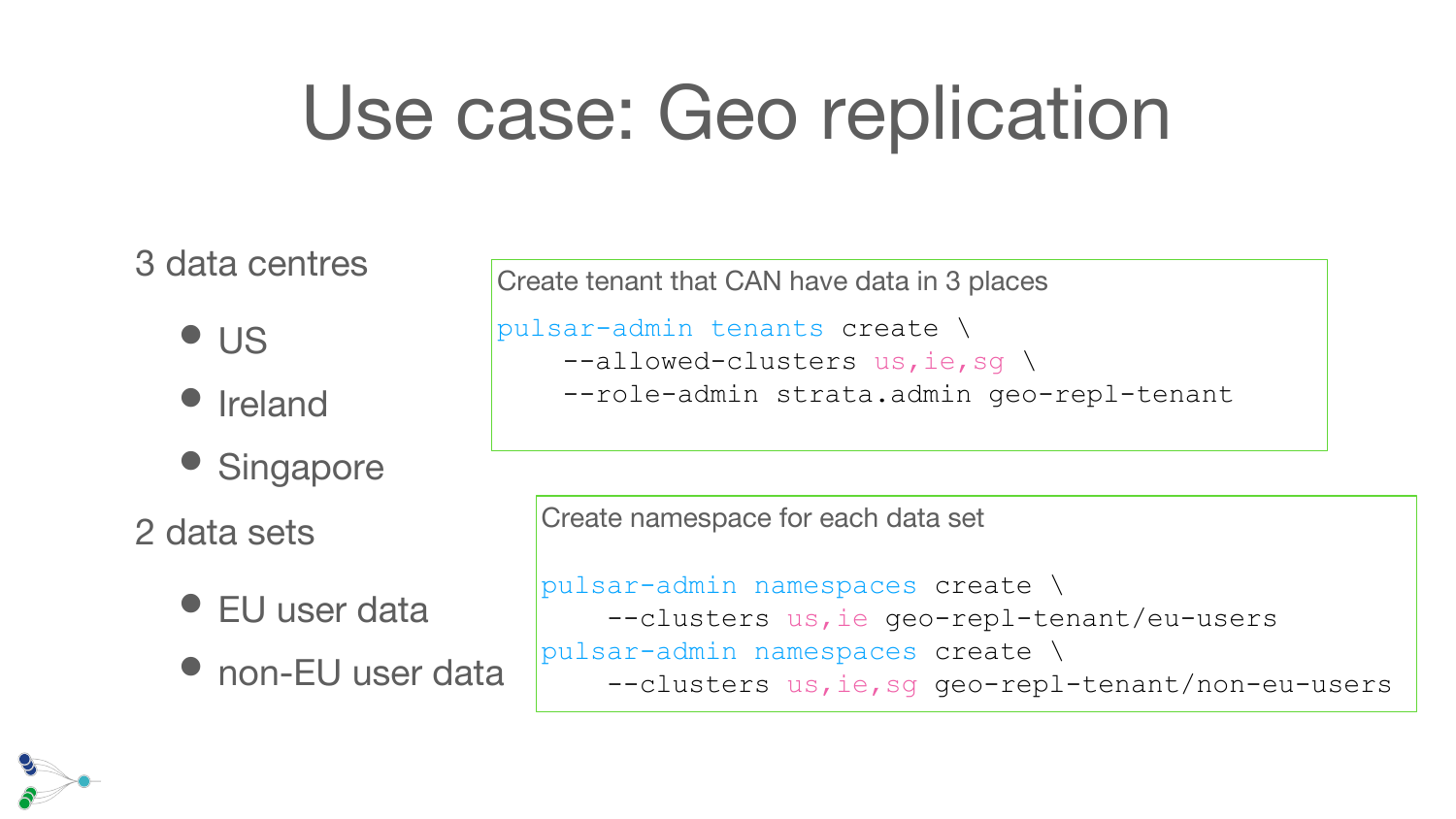# Geo replication in pulsar

#### Facilitated by data model

### Managed at both tenant and namespace levels